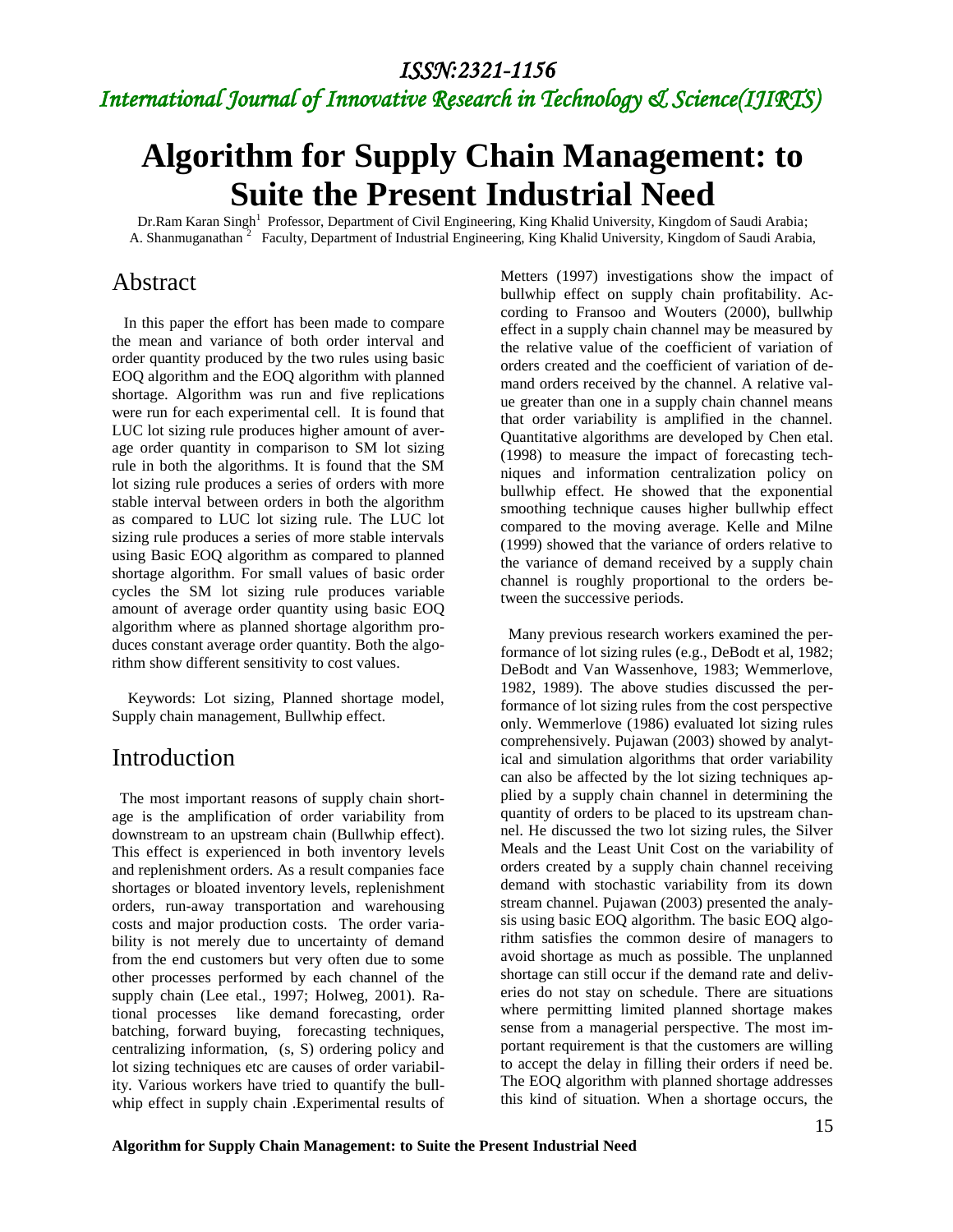### *International Journal of Innovative Research in Technology & Science(IJIRTS)*

affected customer will wait for the product to become available again. Their backorders are filled immediately when the order quantity arrives to replenish inventory.

 In this study we have examined the effect of lot sizing rules on order variability in EOQ algorithm with planned shortage. Pujawan (2003) method of simulation is used to compare the variability of orders in basic EOQ algorithm (algorithm-1) and the EOQ algorithm with planned shortage (algorithm-2) using Silver-Meal and Least Unit Cost lot sizing rules. The cost structure of the firm is assumed in such a way that the natural order cycle (TBO) is an integer according to the logic of basic EOQ algorithm. The demand variation is assumed to be normally distributed. The demand variability with mean  $\mu$  =200 and standard deviation  $\sigma$  =20 and 40 per week respectively are considered for this study. It is assumed that the lead time is zero and the firm deals with single item. The assumption that the cost structure lead to integer TBOs has been taken by other research workers also (e.g., Sridharn, 1995; Zhao et al., 1995; Mettersand Vagas, 1999). The algorithm with integer TBOs are simple but they may not present the over all properties of lot sizing rules under practical operating conditions where the cost structures do not lead to integer TBOs. Therefore, we have conducted the experiments to observe the effects of non integer TBOs on the variability of orders created by the lot sizing rules. The experiment is also conducted to examine the sensitivity of algorithm-2 with planned shortage (p). Under the situation of uncertain demand, different policies may be applied to improve the performance of the lot sizing rules. This includes the safety stock policy. Safety stock policy is normally applied where there is uncertainty in demand during the lead time. In this study the lead time is assumed to be zero, hence the safety stock is not required. Pujawan (2003) has shown that when the lead time is zero adding extra quantity to an order is beneficial in terms of reducing order variability. Hence the term extra quantity is used instead of safety stock in this paper.

### Methodology

 The problem of buying presented by single method system in firm ordering items from the supplier to satisfy end customer's demand is considered in this study. The demand from the end customers is as-

Table 1 (a) and (b) to come about here

sumed to follow a normal distribution with a mean of  $\mu$  and standard deviation of  $\sigma$ . The buying firm is assumed to obtain exact information of the demand for the current period at the beginning of each period. The demand for the succeeding periods is estimated at the constant level of  $\mu$ . Having obtained information on demand for the current period and the on hand inventory, the buyer has to decide whether or not to place an order at the beginning of that period. If the demand in that period is greater than the available inventory at the beginning of the period, the firm is assumed to place an order. The order quantity is determined based on the lot sizing rule being applied. Two popular lot sizing techniques, the Silver-Meal and the Least Unit Cost are used and compared. The detailed description of lot sizing rules and computation procedure is given in Appendix.

### Results and Discussion

 The time between consecutive replenishment of inventory calculated by the logic of basic EOQ algorithm is referred as basic order cycle and the average order cycle is referred to the average of order cycles obtained by simulation using lot sizing rules. The basic EOQ algorithm and the planned shortage algorithm are referred as algorithm-1and algorithm-2 respectively. Table 1(a) shows the comparison of average order quantity produced by lot sizing rules. It is found that the LUC lot sizing rule produces higher values of average order quantity in comparison to SM lot sizing rule in both the algorithms. For small values of basic order cycles (TBOs), there is no change in average order quantity with SM lot sizing rule in algorithm-2. This indicates that the production companies whose cost structure leads to small basic order cycles, the SM lot sizing rule produces stable order quantities. With the increase in demand variability it is found that the average order quantity for higher values of basic order cycles (TBOs) decreases in algorithm-2. Table 1(b) illustrates the variability of average order quantity cv (q) produced by lot sizing rules. It illustrates that with the increase in demand variability the SM lot sizing rule shows the decrease in variability in the average order quantity in both the algorithms. An increase in demand variability increases the variability in average order quantity using algorithm-1 and decreases in algorithm-2.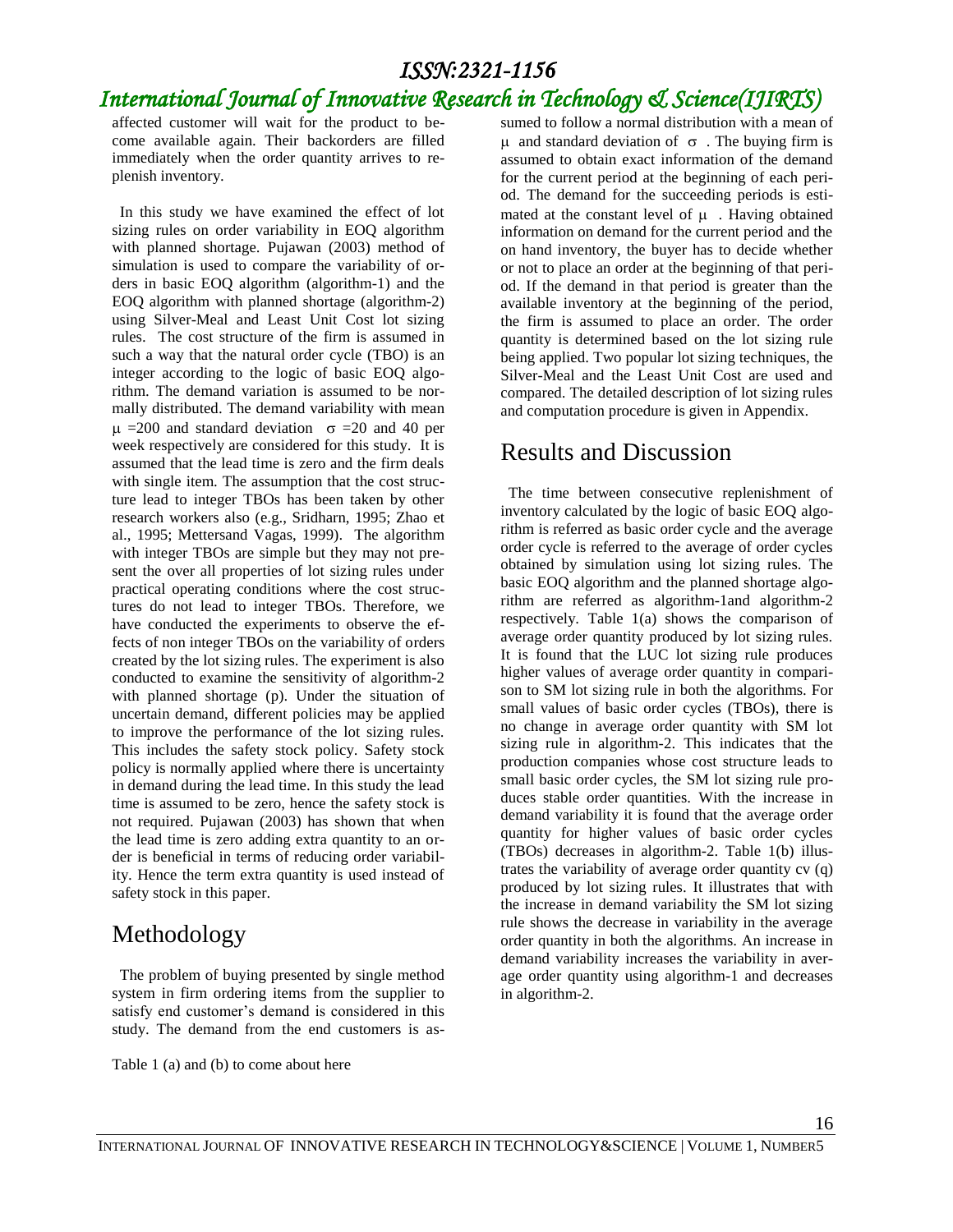# *International Journal of Innovative Research in Technology & Science(IJIRTS)*

|                |                      |         |                  |         | Table 1(a) Comparative study of average order quantity produced by for sizing rules |           |            |        |  |  |
|----------------|----------------------|---------|------------------|---------|-------------------------------------------------------------------------------------|-----------|------------|--------|--|--|
|                | <b>ALGORITHM - I</b> |         |                  |         | <b>ALGOROTHM -II</b>                                                                |           |            |        |  |  |
| <b>TBO</b>     | <b>SM</b>            |         | LUC <sup>1</sup> |         |                                                                                     | <b>SM</b> | <b>LUC</b> |        |  |  |
|                | S(20)                | S(40)   | S(20)            | S(40)   | S(20)                                                                               | S(40)     | S(20)      | S(40)  |  |  |
| 2              | 313.20               | 302-.32 | 400.90           | 414.14  | 313.20                                                                              | 302.32    | 313.20     | 302.32 |  |  |
| 3              | 494.55               | 493.21  | 601.96           | 612.44  | 313.20                                                                              | 302.32    | 402.81     | 424.23 |  |  |
| $\overline{4}$ | 706.07               | 711.98  | 805.28           | 815.60  | 494.55                                                                              | 493.21    | 596.00     | 577.45 |  |  |
| 5              | 906.49               | 906.24  | 1003.60          | 1012.57 | 706.07                                                                              | 711-98    | 714.00     | 705.02 |  |  |

**Table 1(a) Comparative study of average order quantity produced by lot sizing rules**

**Table 1(b) Comparative study of variability of average order quantity CV(Q) produced by lot sizing rules**

|                |           |                      |            | $\sim$               |           |       |            |       |
|----------------|-----------|----------------------|------------|----------------------|-----------|-------|------------|-------|
|                |           | <b>ALGORITHM - I</b> |            | <b>ALGORITHM -II</b> |           |       |            |       |
| <b>TBO</b>     | <b>SM</b> |                      | <b>LUC</b> |                      | <b>SM</b> |       | <b>LUC</b> |       |
|                | S(20)     | S(40)                | S(20)      | S(40)                | S(20)     | S(40) | S(20)      | S(40) |
| 2              | 0.280     | 0.262                | 0.078      | 0.117                | 0.280     | 0.262 | 0.28       | 0.261 |
| 3              | 0.160     | 0.139                | 0.058      | 0.083                | 0.280     | 0.262 | 0.075      | 0.111 |
| $\overline{4}$ | 0.108     | 0.105                | 0.049      | 0.066                | 0.160     | 0.139 | 0.062      | 0.102 |
| 5              | 0.076     | 0.073                | 0.044      | 0.054                | 0.108     | 0.105 | 0.103      | 0.085 |

In Table 2 the average order intervals produced by lot-sizing rules are shown. It is found that both the lot sizing techniques produce shorter average order cycles using algorithm-2. Hence more orders are placed during a certain time horizon if the algoritthm-2 is used in compared to algorithm-1. This indicates that the use of algorithm-2 results in producing lower average inventory levels but higher costs associated

with placing orders. The use of advance information technology very much reduces the cost of placing orders. Hence buying companies may be benefited if they use algorithml-2.

 It is also found that the algorithm-2 produces smaller average order cycles with the use of SM lot sizing technique as compared to LUC lot sizing technique.

|                |           | <b>ALGORITHM - I</b> |            | <b>ALGORITHM-II</b> |           |       |            |       |
|----------------|-----------|----------------------|------------|---------------------|-----------|-------|------------|-------|
| <b>TBO</b>     | <b>SM</b> |                      | <b>LUC</b> |                     | <b>SM</b> |       | <b>LUC</b> |       |
|                | S(20)     | S(40)                | S(20)      | S(40)               | S(20)     | S(40) | S(20)      | S(40) |
| 2              | 1.56      | 1.50                 | 2.00       | 2.06                | 1.56      | 1.50  | 1.56       | 1.50  |
| 3              | 2.47      | 2.07                 | 3.00       | 3.03                | 1.56      | 1.50  | 2.00       | 2.10  |
| $\overline{4}$ | 3.52      | 3.31                 | 4.02       | 4.02                | 2.47      | 2.06  | 2.97       | 2.86  |
| 5              | 4.52      | 4.45                 | 4.72       | 5.00                | 3.52      | 2.54  | 3.56       | 3.50  |

**Table 2 Comparison of average order interval produced by lot sizing rules**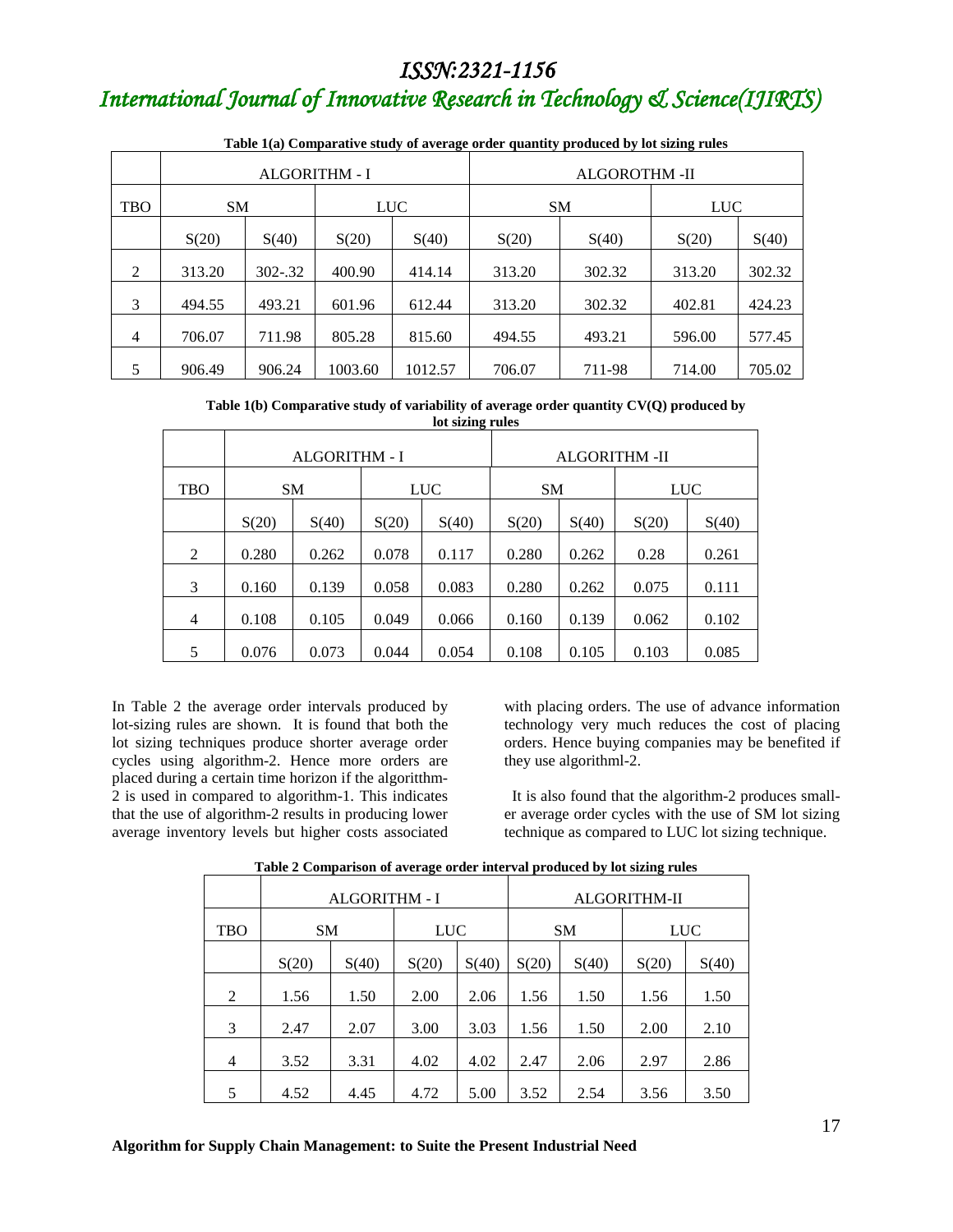# *International Journal of Innovative Research in Technology & Science(IJIRTS)*

Table 3(a) shows the effect of adding extra quantity in the order quantity for standard deviation of demand equal to 20  $(s(20))$ . It is found that for a given addition of extra quantity in order quantity the SM lot sizing rule produces reduced variability in average order quantity. The algorithm-2 for small basic order cycles shows no variation in average order quantity. By adding the extra quantity, higher variability in average order quantity is obtained in algorithm-2 as compared to algorithm-1. An increase in the addition of extra quantity in the order quantity, the variability in order quantity decreases in both the algorithms. For small basic order cycles an increase in extra quantity has no effect in algorithm-2.

 Table 3(b) shows that using LUC lot sizing rule the variation in the average order quantity for a given addition of extra quantity in order quantity is same as in SM lot sizing rule.

| Table 3(a) Variation of order quantity $CV(q)$ with SM rule for different extra quantity (zeta) with demand variation |  |
|-----------------------------------------------------------------------------------------------------------------------|--|
| S(20)                                                                                                                 |  |

|       | <b>ALGORITHM - I</b> |       |       |       | <b>ALGORITHM -II</b> |       |       |       |
|-------|----------------------|-------|-------|-------|----------------------|-------|-------|-------|
| Zeta  | <b>TBO</b>           |       |       |       | <b>TBO</b>           |       |       |       |
|       |                      | 3     | 4     |       | ↑                    |       | 4     |       |
| 0.0 S | 0.280                | 0.160 | 0.108 | 0.076 | 0.280                | 0.280 | 0.160 | 0.102 |
| 0.5 S | 0.219                | 0.149 | 0.103 | 0.078 | 0.219                | 0.219 | 0.149 | 0.102 |
| 1.0 S | 0.179                | 0.132 | 0.094 | 0.072 | 0.179                | 0.179 | 0.132 | 0.103 |

| Table 3(b) Variation of order quantity $CV(q)$ with LUC rule for different extra quantity (zeta) with demand |
|--------------------------------------------------------------------------------------------------------------|
| variation S(20)                                                                                              |

|       |       | <b>ALGORITHM-I</b> |       | ALGORITHM-II |       |            |       |       |  |
|-------|-------|--------------------|-------|--------------|-------|------------|-------|-------|--|
|       |       | <b>TBO</b>         |       |              |       | <b>TBO</b> |       |       |  |
| Zeta  | 2     | 3                  | 4     | 5            | 2     | 3          | 4     |       |  |
| 0.0 S | 0.078 | 0.058              | 0.049 | 0.044        | 1.560 | 0.075      | 0.062 | 0.103 |  |
| 0.5 S | 0.076 | 0.059              | 0.050 | 0.045        | 0.218 | 0.072      | 0.061 | 0.092 |  |
| 1.0 S | 0.074 | 0.063              | 0.051 | 0.046        | 0.179 | 0.086      | 0.059 | 0.088 |  |

 Table 4(a) shows the variation of order quantity using SM lot sizing technique for different values of extra quantity added to order quantity with standard deviation equal to 40 in customer demands(s (40)). As the value of extra quantity added increases, the variability in average order quantity decreases in both the models. The model-2 shows higher variability in average order quantity compare to algorithm-1. The same pattern is found using LUC lot sizing technique.

|               | Table $4(a)$ Variation of order quantity $CV(q)$ with SM rule for different extra quantity(zeta) with demand variation |
|---------------|------------------------------------------------------------------------------------------------------------------------|
| <b>S</b> (40) |                                                                                                                        |

|       | ALGORITHM - I |       |       |       | <b>ALGORITHM -II</b> |       |       |       |
|-------|---------------|-------|-------|-------|----------------------|-------|-------|-------|
| zeta  | <b>TBO</b>    |       |       |       | <b>TBO</b>           |       |       |       |
|       |               | 3     | 4     |       | 2                    |       | 4     |       |
| 0.0 S | 0.262         | 0.139 | 0.105 | 0.073 | 0.262                | 0.262 | 0.139 | 0.105 |
| 0.5 S | 0.250         | 0.143 | 0.099 | 0.076 | 0.250                | 0.250 | 0.143 | 0.099 |
| 1.0 S | 0.232         | 0.137 | 0.097 | 0.075 | 0.232                | 0.232 | 0.137 | 0.097 |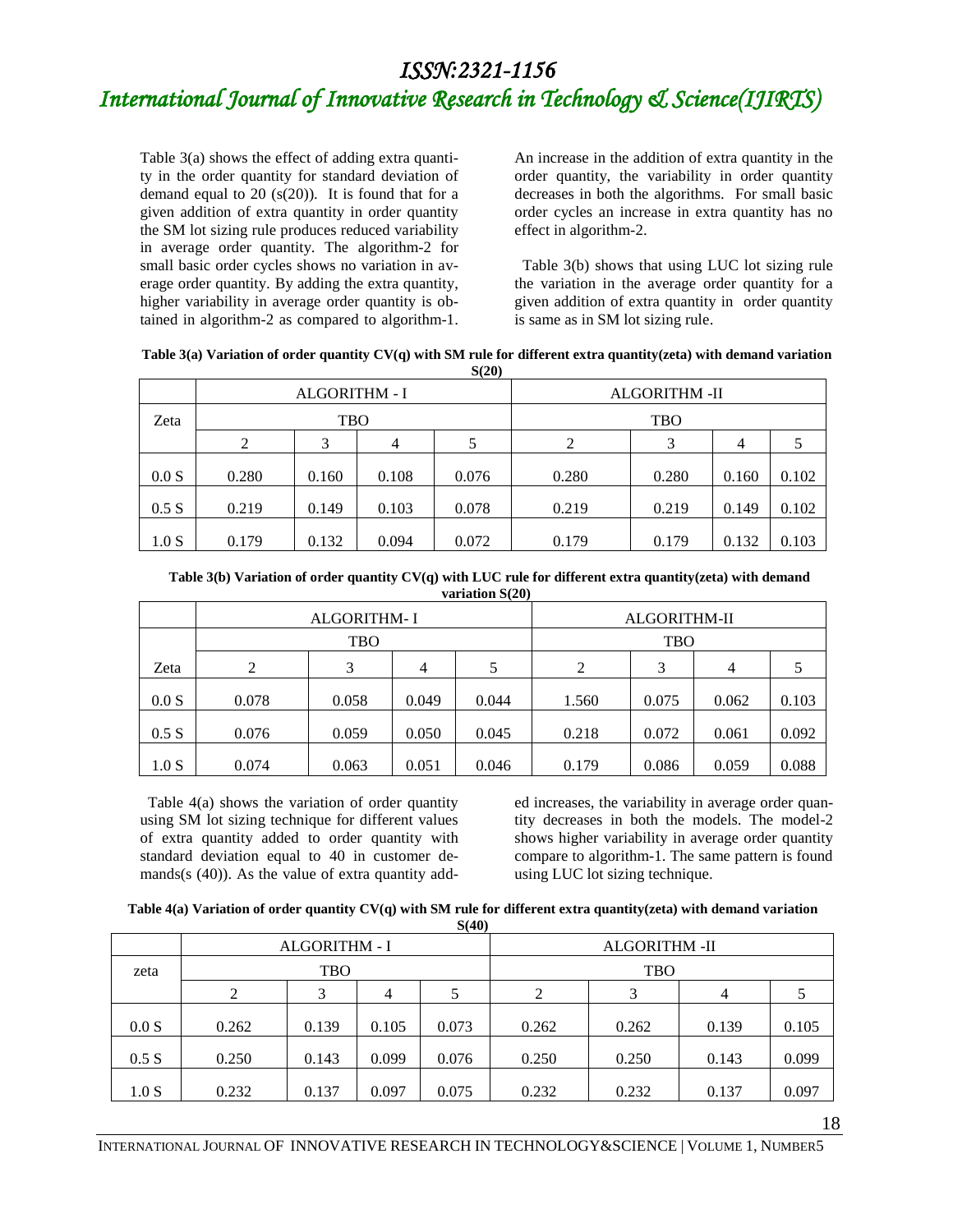# *International Journal of Innovative Research in Technology & Science(IJIRTS)*

| Table 4(b) Variation of order quantity $CV(q)$ with LUC rule for different extra quantity(zeta) with demand variation |
|-----------------------------------------------------------------------------------------------------------------------|
| <b>S(40)</b>                                                                                                          |

|       | $-1$  |              |                      |       |       |       |       |       |  |  |
|-------|-------|--------------|----------------------|-------|-------|-------|-------|-------|--|--|
|       |       | ALGORTHM - I | <b>ALGORITHM -II</b> |       |       |       |       |       |  |  |
|       |       | <b>TBO</b>   | <b>TBO</b>           |       |       |       |       |       |  |  |
| Zeta  | 2     | 3            | 4                    | 5     | 2     | 3     | 4     | 5     |  |  |
| 0.0 S | 0.117 | 0.083        | 0.066                | 0.054 | 0.261 | 0.111 | 0.102 | 0.085 |  |  |
| 0.5 S | 0.112 | 0.082        | 0.060                | 0.048 | 0.249 | 0.107 | 0.098 | 0.084 |  |  |
| 1.0 S | 0.110 | 0.082        | 0.060                | 0.048 | 0.231 | 0.104 | 0.091 | 0.084 |  |  |

 Table 5(a) shows the variability of order intervals with addition of extra quantity with the small order variation in the customer's demands. It is found that SM lot sizing rule produces lower variability in average order interval with an increase in the addition of extra quantity. The Algorithm-2 shows that higher variability in the average order intervals in comparison to Algorithm -1.

 This shows that Algorithm-1 produces more stable average order cycles in comparison to Algorithm-2. Table 5 (b) shows that the pattern of average order variability remains same with an increase in demand variability.

| ALGORITHM - I |          |           |           |          |           |           | ALGORITHM -II |           |           |            |           |           |  |
|---------------|----------|-----------|-----------|----------|-----------|-----------|---------------|-----------|-----------|------------|-----------|-----------|--|
| <b>TBO</b>    | SM       |           |           | LUC      |           |           | <b>SM</b>     |           |           | <b>LUC</b> |           |           |  |
|               | $zeta=0$ | $zeta=10$ | $zeta=20$ | $zeta=0$ | $zeta=10$ | $zeta=20$ | $zeta=0$      | $zeta=10$ | $zeta=20$ | $zeta=0$   | $zeta=10$ | $zeta=20$ |  |
|               | 0.338    | 0.262     | 0.183     | 0.346    | 0.346     | 0.346     | 0.338         | 0.262     | 0.187     | 0.344      | 0.262     | 0.183     |  |
|               | 0.236    | 0.188     | 0.152     | 0.231    | 0.231     | 0.231     | 0.338         | 0.262     | 0.187     | 0.344      | 0.262     | 0.262     |  |
|               | 0.141    | 0.137     | 0.121     | 0.184    | 0.145     | 0.145     | 0.202         | 0.181     | 0.152     | 0.241      | 0.210     | 0.181     |  |
|               | 0,110    | 0.103     | 0.096     | 0.189    | 0.189     | 0.106     | 0.141         | 0.137     | 0.121     | 0.183      | 0.175     | 0.137     |  |

#### **Table 5(b) The Variation of order quantity CV(I) under different extra quantity(zeta) with demand variation S(40)**

| <b>ALGORITHM - I</b> |           |           |           |            |           |           | <b>ALGORITHM -II</b> |           |           |            |           |           |
|----------------------|-----------|-----------|-----------|------------|-----------|-----------|----------------------|-----------|-----------|------------|-----------|-----------|
| <b>TBO</b>           | <b>SM</b> |           |           | <b>LUC</b> |           |           | <b>SM</b>            |           |           | <b>LUC</b> |           |           |
|                      |           |           |           |            |           |           |                      |           |           |            |           |           |
|                      | $zeta=0$  | $zeta=10$ | $zeta=20$ | $zeta=0$   | $zeta=10$ | $zeta=20$ | $zeta=0$             | $zeta=10$ | $zeta=20$ | $zeta=0$   | $zeta=10$ | $zeta=20$ |
| 2                    | 0.334     | 0.319     | 0.291     | 0.342      | 0.350     | 0.354     | 0.334                | 0.319     | 0.298     | 0.334      | 0.319     | 0.291     |
|                      | 0.285     | 0.197     | 0.188     | 0.249      | 0.236     | 0.244     | 0.334                | 0.319     | 0.298     | 0.343      | 0.308     | 0.262     |
|                      | 0.149     | 0.146     | 0.136     | 0.176      | 0.175     | 0.175     | 0.265                | 0.197     | 0.188     | 0.256      | 0.255     | 0.232     |
|                      | 0.119     | 0.123     | 0.123     | 0.152      | 0.139     | 0.143     | 0.148                | 0.146     | 0.136     | 0.181      | 0.174     | 0.204     |

### Sensitivity Analysis

 To observe the effects of non-integer TBOs on the variability of orders created by the lot sizing rules, experiments have been conducted with 14 different

cost structures leading to TBOs from 1.5 to 4.5. Figures 1(a) and (b) shows the effect of cost structure on the variability of the order quantity with SM and LUC lot sizing rules respectively.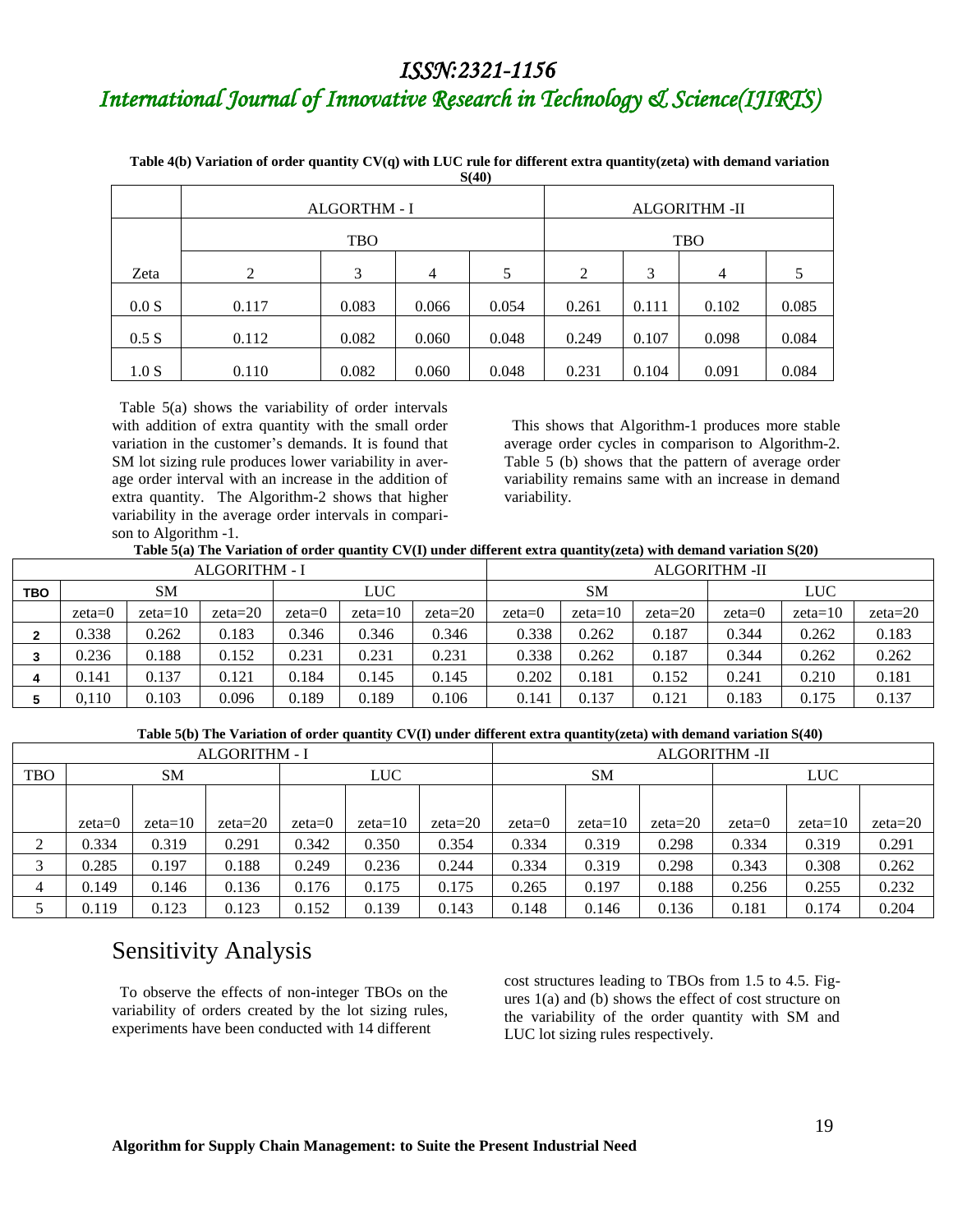*International Journal of Innovative Research in Technology & Science(IJIRTS)*



**Figure 1(a).** The figure depicts the effect of cost structure on variability of orders quantity created by Silver-Meal lot **Figure** sizing rule sizing rule



Figure 1(b). The figure depicts the effect of cost structure on variability of orders quantity created by Least Unit Cost lot sizing rule

 The Figures show that the two models have significantly different sensitivity with respect to cost structures. The SM lot sizing rule is insensitive to the cost structure near the integer basic order cycles. The LUC lot sizing rule is sensitive to cost structure in the neighborhood of the integer basic order cycles. Also

Figure 1(b) shows the effect of planned shortage (p) on the order quantity produced by lot sizing rules. With SM lot sizing rule the average order quantity remain constant for lower values of  $p (p<0.75)$ . There is sharp increase in the value of average order quantity between  $p=0.75$  and  $p=1$ . The average order quan-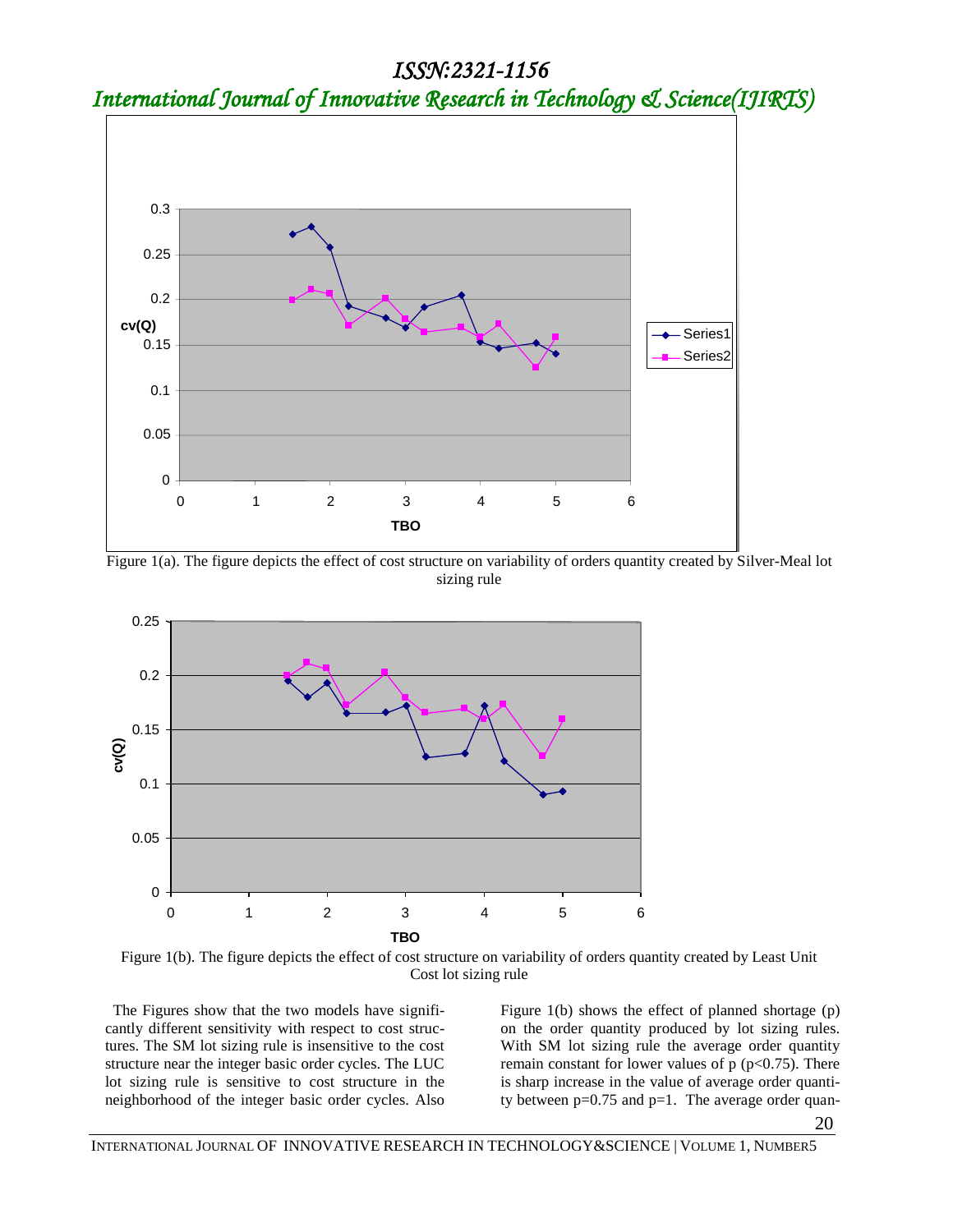# *International Journal of Innovative Research in Technology & Science(IJIRTS)*

tity is again constant for  $p > 1$ . The LUC lot sizing rule behaves differently. The average order quantity for lower values of basic order cycle (TBO=2) is constant for  $p \le 1$  and then there is a gradual increase for  $p > 1$ . For large values of basic order cycle (TBO=5) the LUC rule shows the gradual increase in average order quantity with an increase in planned shortage (p).

#### Conclusion

 A important achievement of this paper is that a purchasing company may be benefited if it uses the planned shortage algorithm instead of basic EOQ algorithm. It is also found that for the small values of basic order cycles the planned shortage algorithm is more stable in producing average order quantity as compared to basic EOQ algorithm. The LUC lot sizing rule produces higher values of average order quantity in compare to SM lot sizing rule in both the algorithms. For small values of basic order cycles the SM lot sizing rule produces variable amount of average order quantity but with the planned shortage algorithm the average order quantity remains constant. In case of higher demand variation also the addition of extra quantity in order quantity reduces the variability in order quantity but higher variability is found in planned shortage model in comparison to basic EOQ algorithm. The addition of extra quantity in order quantity reduces the variability in average order cycle in both the algorithms but planned shortage model shows higher variability in comparison to basic EOQ algorithm. Both the algorithms show different sensitivity to cost structure. In planned shortage algorithm, a sharp increase in average quantity is found for planned shortage values between 0.75-1.0.

### Appendix

Let  $K - Set$  up cost H – Holding cost per unit  $C(T)$  – Average Holding and Set up cost per period, if the order spans for "T" periods.  $r_1, r_2, r_3, \ldots, r_n$  – requirements for 'n' periods  $(1)$  For period  $-1$ : Average cost  $C(T) = C(1) = K$  [since, there can be no holding cost during initial period, and  $H = 0$ .  $(2)$  For period  $-2$ : Average cost  $C(2) = (K + Hr_2)/2$  $(3)$  For period  $-3$ : Average cost  $C(3) = (K + Hr<sub>2</sub> + Hr<sub>3</sub>)/3$ . . . For "T" periods,  $C(T) = (K + Hr_2 + Hr_3 + Hr_4 + \dots + Hr_T)/T$ Optimal condition is the order quantity when  $C(T) > C(T-1)$ . Therefore when  $C(T) > C(T-1)$  is reached, stop iterating and add all the requirements as below to get the Average Ordered Quantity. Average Ordered Quantity =  $r_1 + r_2 + r_3 + r_4$  ………………… + $r_{T-1}$ 



**Algorithm for Supply Chain Management: to Suite the Present Industrial Need**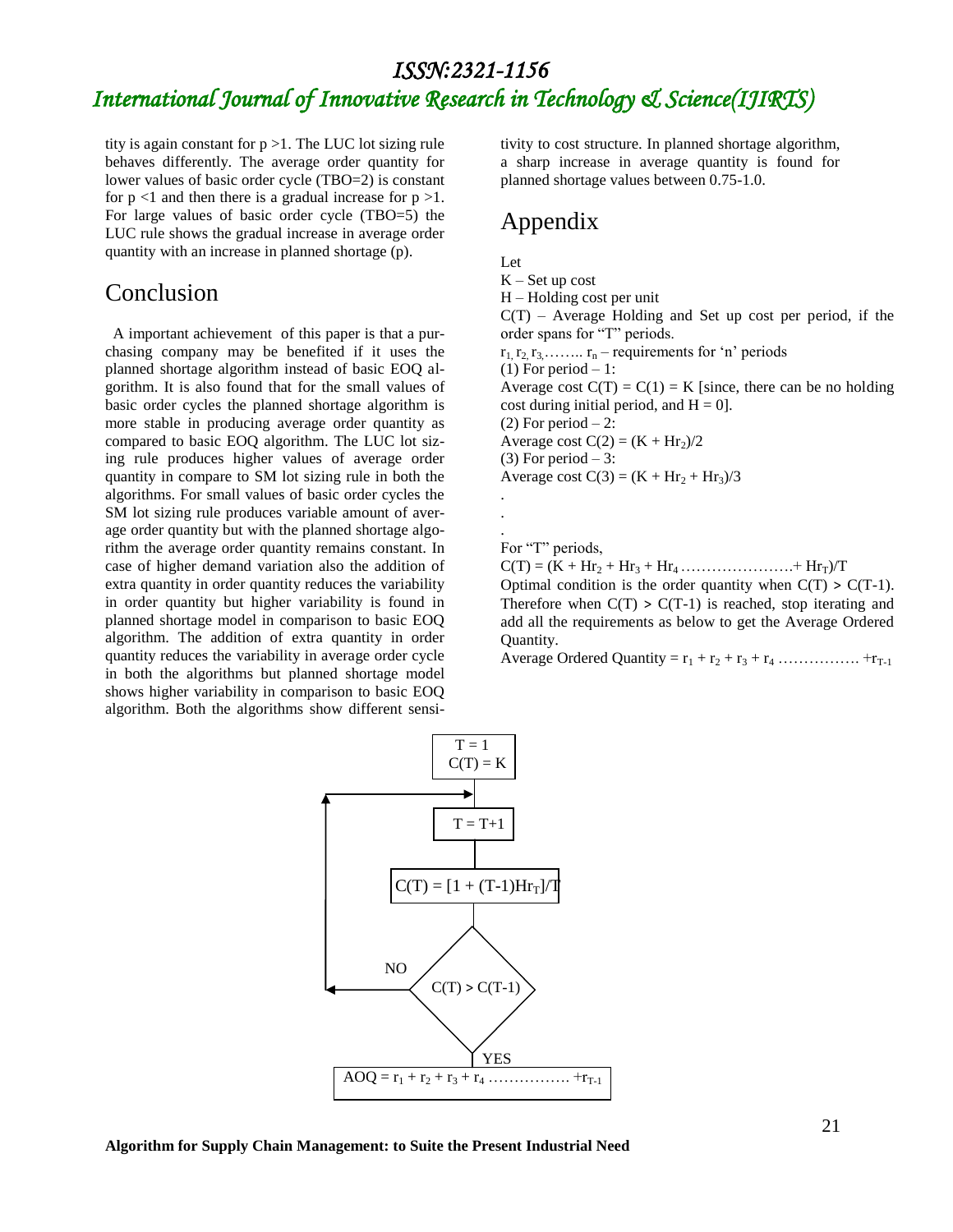# *ISSN:2321-1156 International Journal of Innovative Research in Technology & Science(IJIRTS)*

 The LUC lot size rule is similar to Silver-Meal rule, except that instead of dividing the cost over 'T' periods by the number of periods 'T', we divide it by the total number of units demanded through the period 'T'. That is,

r<sup>1</sup> + r<sup>2</sup> + r<sup>3</sup> + r<sup>4</sup> ……………. +r<sup>T</sup>

## References

[1] Chen, F. et al., "The bullwhip effect: Managerial insights on the impact of forecasting and information on variability in a supply chain: Taysur, S., Ganeshan, R, Magazine, M. (Eds), "Quantitative models for supply chain management". Kluwer, pp. 418-439, 1998

[2] De BodT, M.A., Gelders, L.F. and Van Wassenhove, L.N., "Lot sizing and safety stock decisions in a MRP system with demand uncertainty", Engineering cost and production economics 6, pp. 67-75. 1982.

[3] De Bodt, M.A.and Van Wassenhov, L.N., "Cost increases due to demand uncertainty in MRP lot sizing", Decision Sciences 14, pp. 345-439, 1983.

[4] Fransoo, J.C. and Wouters, M.C.F., "Measuring the bullwhip effect in the supply chain", Supply Chain Management, 5 (2), pp.78-89, 2000

[5] Kelle, P., Milne, A., "The effect of (s, S) ordering policy on the supply chain", International journal of production economics, 1999.

[6] Metters,R.D. and Vargas, V., "A comparison of production scheduling policies on costs, service levels, and schedule changes", Production and Operations Management 8(1),pp. 76-91, 1999.

[7] Metters, R., "Quantifying the bullwhip effect in supply chains", Journal of Operation Management 15, pp.89-100, 1997.

[8] Pujawan I.N., "The effect of lot sizing rules on Order Variability", European journal of Operations Research, pp. 617-635, 2004.

[9] LaForge, R.L. and sridharan, S., "On using buffer stock to combat schedule instability" International journal of Operations and Production Management 10(7), pp.37-46, 1990.

[10] Wemmerlov, U., 1989, 'The behavior of lot sizing procedures in the presence of forecast errors'. Journal of operations management, 8(1), pp.37-47.

[11] Zhao, X., Goodle, J.C. and Lee, T.S., "Lot sizing rules and freezing the master production schedule in material requirement planning systems under demand uncertainty", Production Research, 33(8), pp.2241-2276, 1995.

### **Biographies**



Dr Ram Karan Singh is presently Professor in the Civil Engineering Department, King Khalid University in the Kingdom of Saudi Arabia. He has over **22 years** of teaching, research, ad-

ministrative, and consultancy experience in top institutions/universities in India (14 years) and abroad (8 years). He held various administrative positions such as **Dean** of Research and Development, **Head** of the department and **Head** of the Research, Development and Industrial Liaison in various universities during the tenure of his work. He is a member of various national and international academic, research and administrative committees.

Awarded by JSPS (Japan Society for the Promotion of Science) **Post-Doctoral Fellowship, Japanese Govt. (letter no. JSPS/FF1/185; ID No. P 02413)** for a period of 2 years from 2002-2004 to carry out *"*Diffuse pollution modeling of water environment of Japanese low land watersheds", in Japan at Department of Hydraulics Engineering, NIRE, Tsukuba Science City, Japan 305- 8609, **JAPAN**. Also recipient of several **National and International awards** for research work in the area of his interest and academic excellence awards.

He has over **100 research papers** in reputed peer reviewed Journals and conference proceedings and two books.

He has visited all major continents on research, teaching and collaborative assignments some important one are Keimyung University, **South Korea** (December 2011), University of Michigan, Ann Arbor, **U.S.A**.(May,2011); Michigan Technological University, Houghton ,**U.S.A**.(May,2011); NIRE, Tsukuba Science City, **Japan**(July,2002-July,2004); Dublin University, **Ireland** (September 2003).

Dr Ram Karan Singh may be reached at [ramkaran.singh@gmail.com,](mailto:ramkaran.singh@gmail.com) Phone: 00966-563824144.

A.Shanmuganathan presently working as an Engineering Faculty at King Khalid University in the Department of Industrial Engineering in the Kingdom of Saudi Arabia, have 19 years of a blend of professional experiences, out